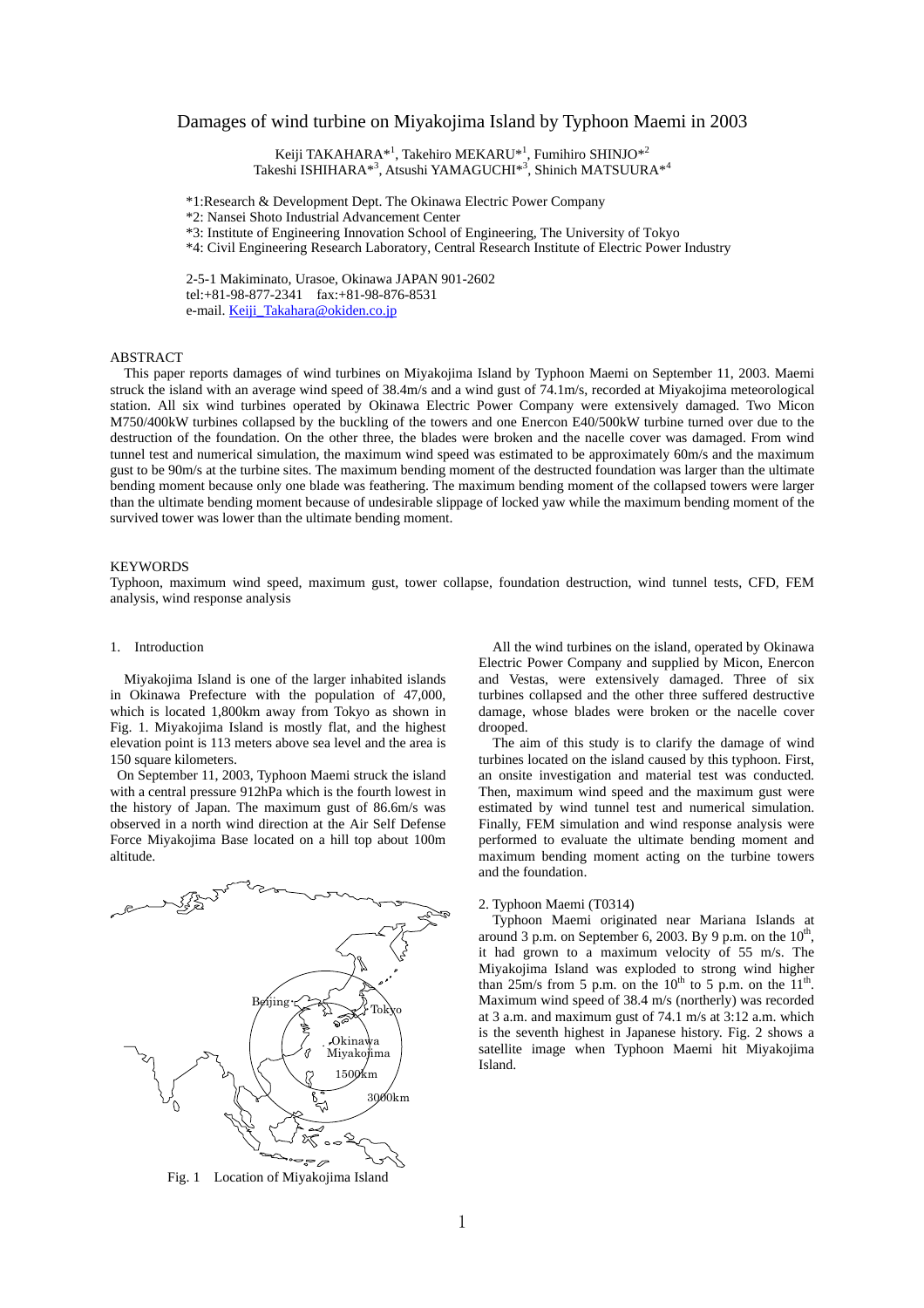

Fig. 2 Satellite image of typhoon Maemi at 3 a.m. September 11, 2003

#### 3. The damage of the wind turbines

Fig. 3 shows the locations of the wind power plants on Miyakojima Island. Six turbines were located at Karimata on the north side of the island, and Nanamata along the southern coastline of the island. Three of six turbines collapsed and the other three suffered destructive damage, whose blades were broken or the nacelle cover drooped.



Fig. 3 The locations of wind power plants

3.1 Damage of the wind power plant at Nanamata

Fig. 4 shows the Nanamata wind power plant before the damage. Wind Turbine (WT) No. 1 is supplied by Enercon with a rated power of 500 kW and WT No. 2 by Vestas with the rated power of 600 kW. A solar power generation system with a capacity of 750 kW is located at the south to the turbines.



Fig. 4 Turbines at Nanamata before the damage

Table 1 shows the damages on the turbines in detail. WT No.1 was collapsed down onto solar power equipment due to foundation destruction, and the blades of WT No.2 were also damaged as shown in Fig. 5.

Table 1 Damage to the Nanamata Turbines

|                  | System specifications                                                                      | Damage                                                |  |
|------------------|--------------------------------------------------------------------------------------------|-------------------------------------------------------|--|
| WT No. 1         | Manufacturer: Enercon<br>Rated power: 500 kW<br>Regulation: Pitch<br>Hub height: 44m       | $\cdot$ Collapsed due<br>to foundation<br>destruction |  |
| $\sim$<br>WT No. | <b>Manufacturer: Vestas</b><br>Rated power: 600 kW<br>Regulation: Pitch<br>Hub height: 35m | • Nacelle cover<br>cracked<br>· Blades broken         |  |



Fig. 5 Damaged turbines at Nanamata

3.2 Damage of the wind power plant at Karimata

Fig. 6 shows the Karimata wind power plant before the damage. WT No. 3 to 5 is supplied by NEG Micon with a rated power of 400 kW and WT No. 6 by Enercon with the rated power of 600 kW.

Table 2 shows the damages on the turbines in detail. WT No.3 to 5 were same machine. WT No.3 and 5 were collapsed by the buckling of the towers near the entrance door. The nacelle cover of WT No.4 was drooped and the nosecone was lost. The two blades of WT No.6 were broken at their roots. Fig.7 shows the damaged wind turbines at Karimata.



Fig. 6 Turbines at Karimata before the damage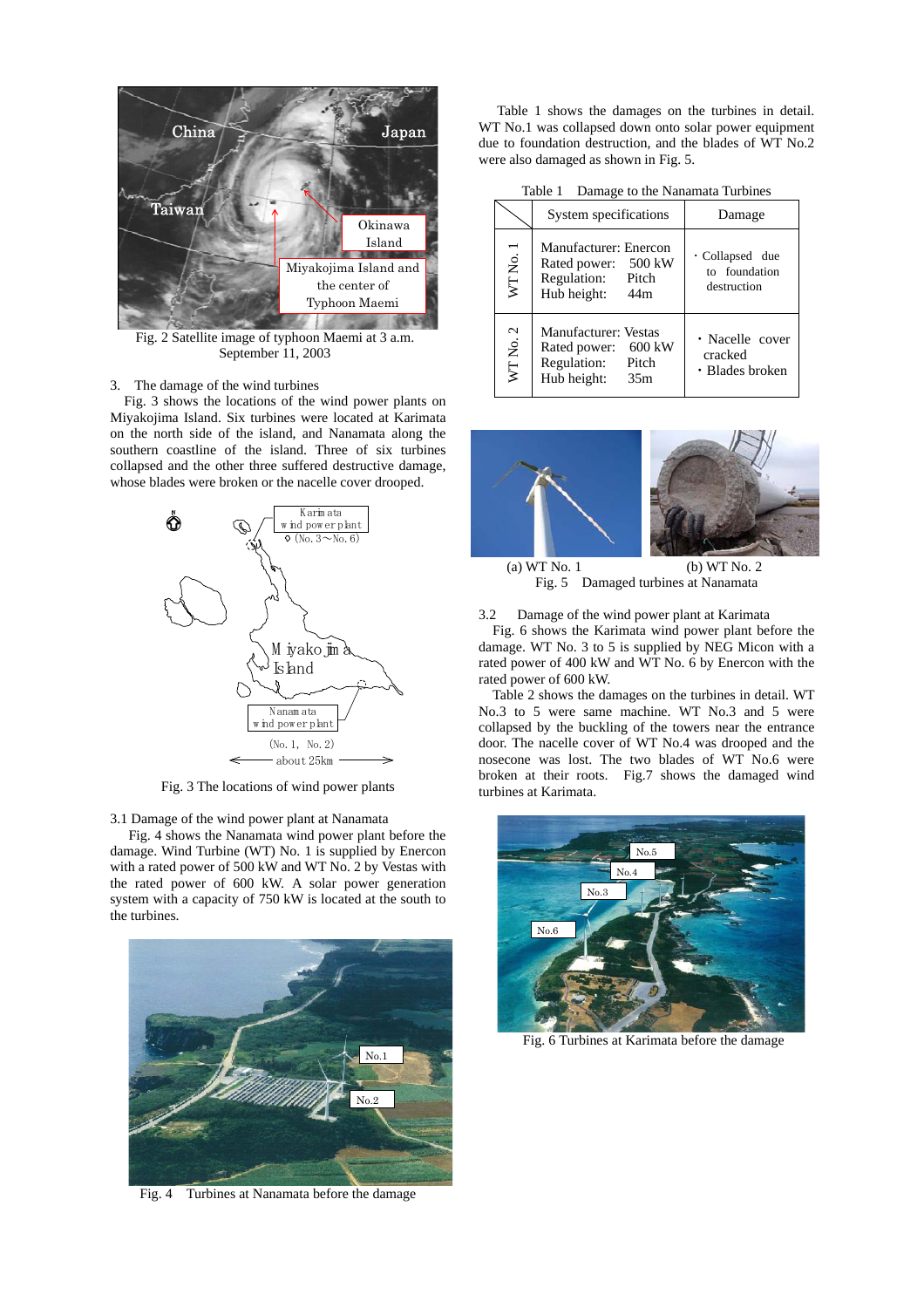Table 2 Damage of the Karimata Turbines

|            | System specifications                                                                             | Damage                                                                                   |  |
|------------|---------------------------------------------------------------------------------------------------|------------------------------------------------------------------------------------------|--|
| WT No. 3   | Manufacturer:<br>Micon<br>400/100kW<br>Rated power:<br>Regulation:<br>Stall<br>Hub height:<br>36m | · Collapsed due<br>to the buckling<br>of the tower<br>the<br>near<br>entrance door       |  |
| WTNo.4     | Manufacturer:<br>Micon<br>400/100kW<br>Rated power:<br>Regulation:<br>Stall<br>Hub height:<br>36m | • Nacelle cover<br>drooped<br>• Nose cone lost                                           |  |
| WTNo.5     | Manufacturer:<br>Micon<br>400/100kW<br>Rated power:<br>Regulation:<br>Stall<br>Hub height:<br>36m | $\cdot$ Collapsed due<br>to the buckling<br>of the tower<br>the<br>near<br>entrance door |  |
| 6<br>WTNo. | Manufacturer:<br>Enercon<br>600kW<br>Rated power:<br>Regulation:<br>Pitch<br>Hub height:<br>46m   | • Blades broken<br>• Nacelle cover<br>damaged                                            |  |



Fig. 7 Damaged wind turbines at Karimata

The Micon's turbines were designed with the function that the yaw should be locked with disk-brake after cut-out wind speed. However, it was found that the yaws of WT No.3, 4, 5 were moved clockwise from 94° to 156° when the wind speed exceed 25 m/s as shown in Fig. 8. As a result, they suffered larger wind load during the typhoon than the designed wind load.



Fig. 8 Time series of yaw direction and the wind speed of turbine No. 5 at Karimata on September 10, 2003

### 4. Mechanism of the damages of the turbines

To clarify the damage of wind turbines, investigation was performed as shown in Fig. 9. First, an onsite investigation was conducted to measure the direction of collapse, entrance door and nacelle and the position of the blades. Then material test was performed to find the property of the steel tower and the concrete foundation using the specimen extracted at the site. Maximum wind speed and the maximum gust were estimated by wind tunnel test and numerical simulation. Finally, FEM simulation and wind response analysis were performed to evaluate the ultimate bending moment and maximum bending moment acting on the turbine towers and the foundation.



Fig. 9 Flow chart of the investigation

4.1 Wind speed estimation

After the loss of grid connection, wind speed at the site was not recorded for the evaluation of maximum wind load. Although time series of wind speed and wind directions was recorded at Miyakojima meteorological station, they could not be directly used to estimate the maximum wind load of the turbines because the station is located in urban area and observed wind speed is strongly affected by surrounding buildings.

In this study, a new hybrid method with a combination of wind tunnel test and numerical simulation was proposed to estimate the maximum wind speed and the turbulence at the sites.

 Generally, wind tunnel tests can accurately evaluate the effect of buildings. But it is difficult to simulate the roughness of the ocean. On the other hand, numerical simulation (CFD) can easily simulate the roughness of ocean and the effect of topography. However, it requires numerous grids to estimate the flow around the building. In this study, first, a wind tunnel test with urban model was carried out to investigate the effect of urban roughness and to obtain the time series of wind speed over flat terrain. Next, the wind speed at the sites was estimated based on those over flat terrain.

### 4.1.1 Wind tunnel tests

The observed wind speed at the meteorological station is strongly affected by surrounding buildings. A wind tunnel test with 1/1000 urban model was carried out to investigate the effect of urban roughness and to estimate the wind speed over flat terrain. Fig. 10 shows the urban model used in wind tunnel test conducted at Wind Engineering Laboratory, the University of Tokyo University.

Fig. 11 shows the time series of mean wind speed recorded at the meteorological station and estimated one over flat terrain. It was noticed that for northerly wind, the wind speed decreases by the factor of 0.77 at the meteorological station compared to flat terrain. Thus, the maximum wind speed during typhoon is estimated to be 49.6m/s over flat terrain.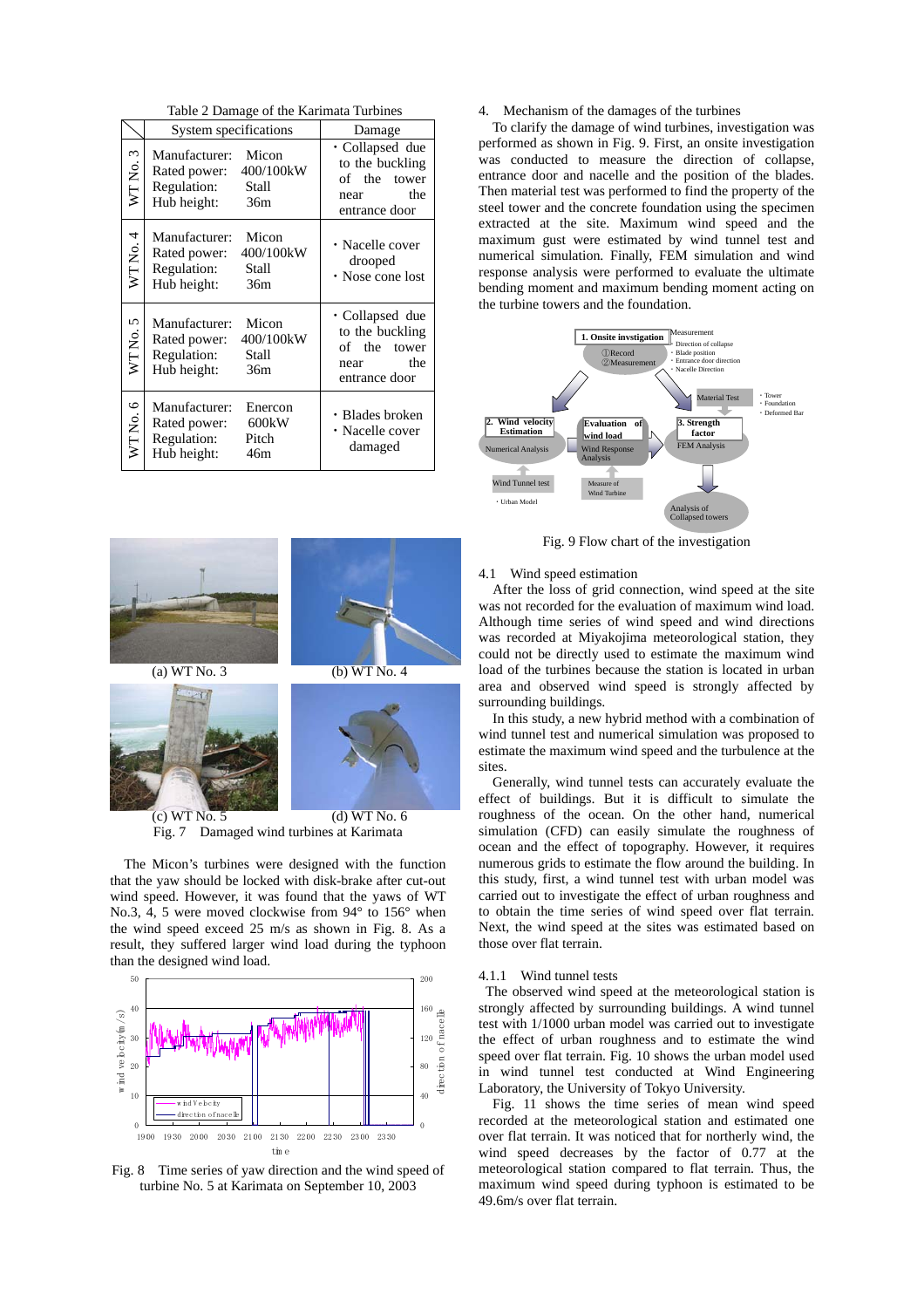Sudden change in wind direction as shown in Fig. 12 was observed when the center of the typhoon passed right over the island at 3:00 a.m. on the 11th of September, 2003. As a result, the change in the wind direction was 120° from 360° at 3 a.m. to 240° at 6.a.m..



Fig. 10 Urban model surrounding the meteorological station



Fig. 11 Wind Velocities Converted for Flat Terrain



Fig. 12 Wind Directions Changes Across the Flat Terrain

#### 4.1.2 Numerical simulation

Numerical simulation with CFD was carried out to take the effect of local terrain into account and to estimate the wind speed at the sites based on those over flat terrain from the wind tunnel test. To verify the simulation, estimated wind speed was compared with records observed at Miyako branch office of Okinawa Electric Power Company, which is located slightly north to the meteorological station.

Fig. 13 and 14 show comparison of the estimated and observed wind speed and direction. It was found that the estimated wind speed and direction give good agreements with the observation.



Fig. 13 Comparison of Estimated and Actual Average Wind Velocities



Fig. 14 Comparison of Estimated and Actual Wind Directions

Table 3 shows the maximum wind speed and the maximum gust estimated at the turbine sites. It was found that the maximum wind speed was approximately 60m/s and the maximum gust was 90m/s.

|                     | Wind<br>Turbine | Hub<br>Height<br>(m) | <b>Estimated value</b>         |                        |  |
|---------------------|-----------------|----------------------|--------------------------------|------------------------|--|
| Site                |                 |                      | Max.<br>wind<br>speed<br>(m/s) | Max.<br>gusts<br>(m/s) |  |
|                     | No. 3           | 36                   | 59.7                           | 87.9                   |  |
| Karimata            | No. 4           | 36                   | 59.2                           | 87.3                   |  |
| wind power<br>plant | No. 5           | 36                   | 59.4                           | 87.6                   |  |
|                     | No. 6           | 46                   | 61.5                           | 90.3                   |  |
| Nanamata            | No.1            | 44                   | 59.8                           | 90.7                   |  |
| wind power<br>plant | No. 2           | 35                   | 56.8                           | 87.4                   |  |

Table 3 The maximum wind speed and the maximum gust estimated at the turbine sites

### 4.2 FEM analysis for the destructed foundation 4.2.1 FEM analysis

A FEM analysis with solid elements was performed using the property obtained from material test. The specimens were extracted from the destructed foundation. Fig. 15 shows the foundation model, in which anchor bolts, rings and steel bars were modeled.

Fig. 16 shows the relationship between the displacement at the tower top and base bending moment. The ultimate bending moment was 23,864kNm. It was found that the bending moment suddenly falls down at the tower top displacement of 1.0m, the shear strain at which stage is shown in Fig. 17. This indicates that the tenacity of the foundation is low causing easy destruction.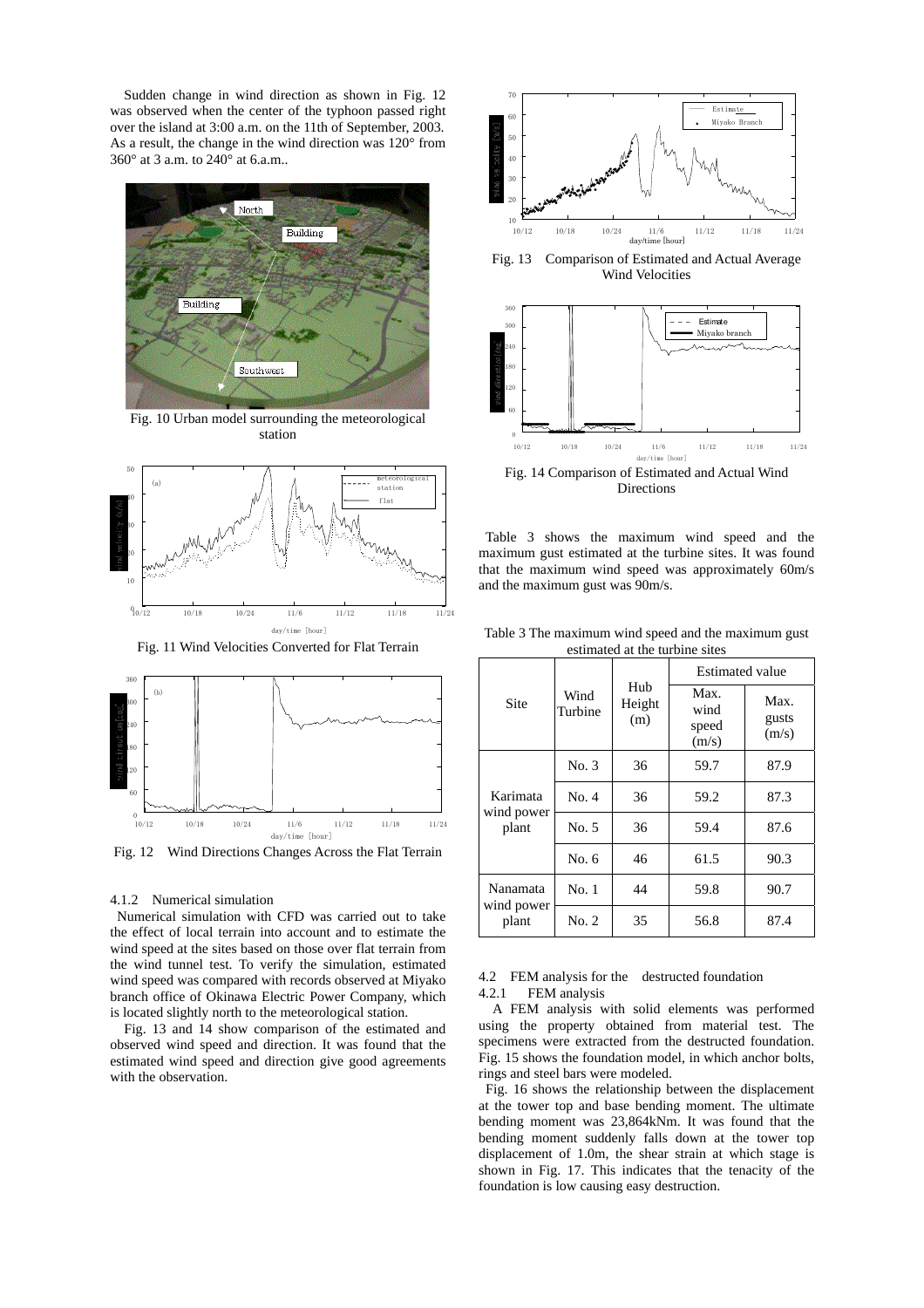

Fig. 15 Foundation model



Fig. 16 Relationship between the displacement at the tower top and base bending moment



Fig. 17 Perspective view primary shear strain contour

## 4.2.2 Wind Response Analysis

To clarify the reason why the foundation oft turbine No. 1 was destructed, full dynamic simulation was performed using a FEM model with beam elements to estimate the maximum bending moment during the typhoon. The pitch angles of the blades were determined based on the field investigation, which indicated only one blade was feathering.

It was found that the maximum bending moment exceeded the ultimate bending moment during the typhoon as shown in table 4.

Table 4 Bending Moment Values used for the Foundation

|       | Maximum<br>bending<br>moment<br>A(kNm) | Ultimate<br>bending<br>moment<br>B(kNm) | Maximum<br>bending<br>moment<br>$C$ (kNm) | Comment |
|-------|----------------------------------------|-----------------------------------------|-------------------------------------------|---------|
| No. 1 | 8,273                                  | 23,868                                  | 24,740                                    | B < C   |

4.3 Buckling analysis for the collapsed towers

#### 4.3.1 FEM analysis

A FEM analysis with shell elements was performed using the property obtained from material test. The specimens were extracted from the collapsed tower. The variations of the ultimate bending moment of the tower

with wind direction were evaluated by the horizontal load acting on the top of the tower. Fig. 18 shows the notation and the dimension of the tower model. The thickness of the tower is 10mm at the upper section and 12mm at the lower section. 0 degree denotes the directions of the entrance door.

Fig. 19 shows the relationship between the wind load and the displacement at the tower top. It was found that the horizontal load suddenly falls down at the tower top displacement of 0.6m when the wind load is acting on the opposite side of the entrance door  $(0^{\circ})$  and that the ultimate bending moment was 12,540kNm.

Fig. 20 shows the variation of the ultimate load with the direction of wind load. It is obvious that the tower buckles easy when the wind load acts on the tower with the angle ranges from 0° to 40°.



Fig. 18 The notation and the dimension of the tower model



Fig. 19 Load Variables



Fig. 20 Buckling Strength Against Direction of Load

4.3.2. Wind Response Analysis

To clarify the reason why turbine No. 3 and 5 collapsed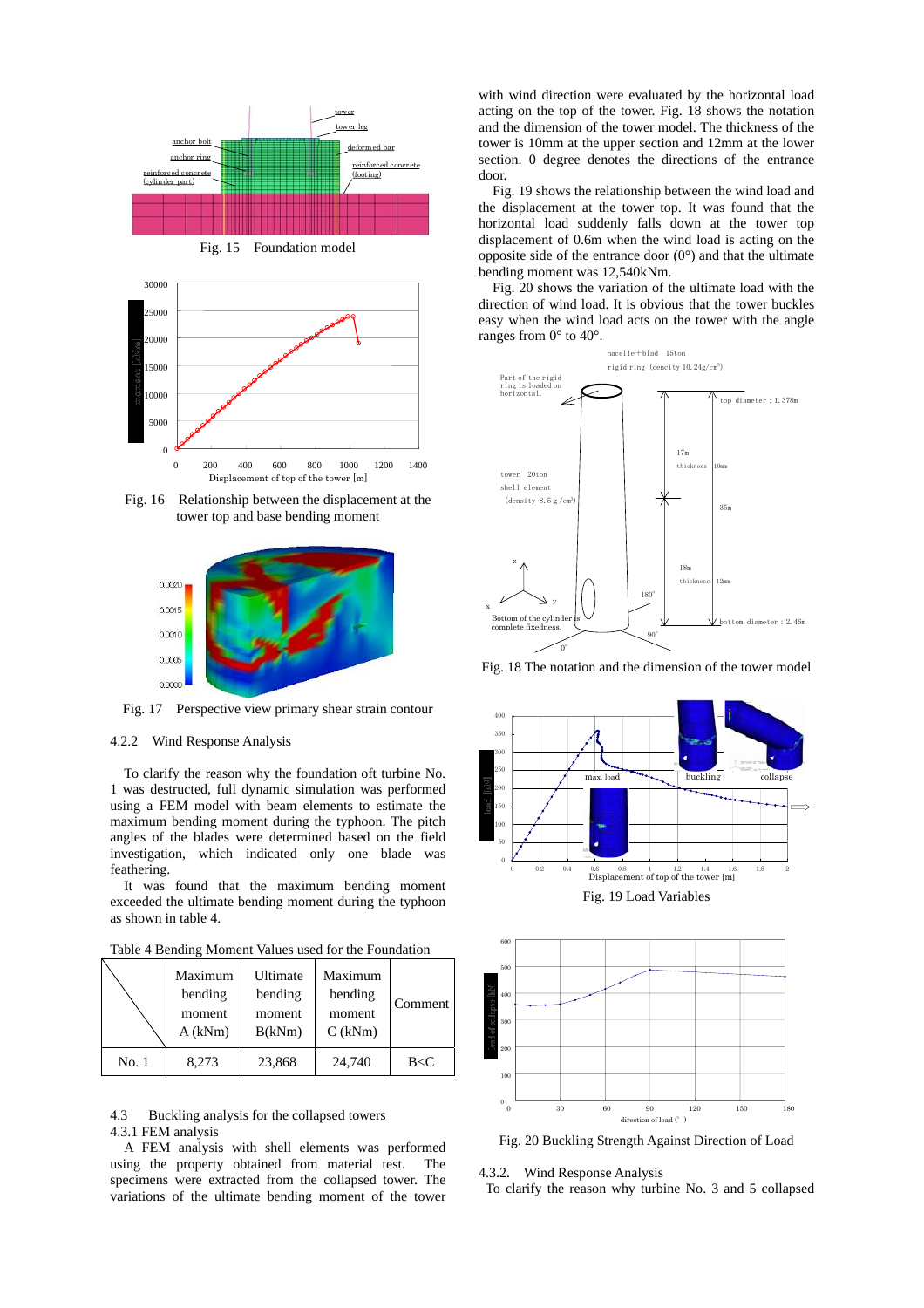while No. 4 survived, the maximum bending moment acting on each wind turbines during the typhoon was evaluated by FEM model with beam elements. Full dynamic simulation was performed to find the response of the blade, nacelle and tower. Vertical profile of mean wind and turbulence from the wind tunnel test and the numerical simulation was used to generate three-dimensional turbulent field. Blade shape as well as position and nacelle direction of each turbine used in this simulation were obtained from onsite investigation.



Fig. 21 wind direction, yaw direction and the direction of the entrance door and collapse

Fig. 21 shows the wind direction, yaw direction and the direction of the entrance door and collapse. When the angle between the wind direction and the yaw direction is small, the wind load is large and the tower is likely to buckle when the angle between wind direction and the direction of the door is small.

Table 5 shows the bending moments for each turbine tower. It is obvious that the maximum bending moment for Turbine No. 4 is relatively lower than the values for Turbines No. 3 and 5. This is due to the difference of the nacelle direction among turbines. Despite the fact that all three turbines have the same structure, the maximum bending moment of the wind turbine No.3 and No.5 exceeded ultimate bending moment, while the maximum bending moment of wind turbine No. 4 was lower than the ultimate bending moment. This is why the wind turbine No.3 and No.5 were buckled and collapsed, but wind turbine No. 4 survived during the typhoon.

| Table 5 Bending moments for each turbine tower |  |  |  |  |
|------------------------------------------------|--|--|--|--|
|------------------------------------------------|--|--|--|--|

|       | Designed<br>bending<br>moment<br>A(kNm) | <b>Ultimate</b><br>bending<br>moment<br>$B$ (kNm) | Maximum<br>bending<br>moment<br>$C$ (kNm) | Summery |
|-------|-----------------------------------------|---------------------------------------------------|-------------------------------------------|---------|
| No. 3 | 12,177                                  | 12,808                                            | 14,369                                    | B < C   |
| No. 4 | 12,177                                  | 13,878                                            | 12.973                                    | B > C   |
| No. 5 | 12,177                                  | 13,492                                            | 15,398                                    | B < C   |

# 5. CONCLUSIONS

In this study, field investigation was conducted to clarify the damage of wind turbines located on Miyakojima Island caused by typhoon Maemi in 2003. Maximum wind speed and the maximum gust were estimated by wind tunnel test and numerical simulation. FEM simulation and wind response analysis were performed to evaluate the ultimate bending moment and maximum bending moment acting on the turbine towers and the foundation. Following conclusions were obtained.

- (1) Typhoon Maemi struck Miyakojima Island with a central pressure 912hPa. An average wind speed of 38.4m/s and a maximum gust of 74.1m/s were recorded at Miyakojima meteorological station, which was the seventh largest in history. The observed wind direction showed a sudden change in wind direction of 120°.
- (2) All the wind turbines on the island supplied by Micon, Enercon and Vestas were extensively damaged. Three of six turbines collapsed and the other three suffered destructive damage, whose blades were broken or the nacelle cover drooped.
- (3) From wind tunnel test and numerical simulation, the maximum wind speed was estimated to be approximately 60m/s and the maximum gust to be 90m/s at the turbine sites.
- (4) The maximum bending moment of the foundation of Nanamata wind turbine No.1 was larger than the ultimate bending moment causing the destruction of the foundation.
- (5) The reason for the buckling and the collapse of the tower of Karimata wind turbines No.3 and 5 is that the maximum bending moment of the towers were larger than the ultimate bending moment. The maximum bending moment of wind turbine No. 4 was lower than the ultimate bending moment. This is why the wind turbine No.3 and No.5 were buckled and collapsed, but wind turbine No. 4 survived during the typhoon.
- (6) Following points were learned and should be useful in wind turbine design in the future: a) the locked yaw can be slipped undesirably; b) the tenacity of the foundation is very low causing the easy destruction; c) some tower have its most weak part at its entrance door, which might cause undesired buckle and collapse of the tower.

Very little help was provided by manufactures during the investigation of the accident. This made the understanding of the mechanism of the damages of the wind turbines during the typhoon. In Japan external force is strong, so it is necessary to evaluate the ultimate strength of the turbine in design process and it is important that the manufacturer provide data necessary to perform structural analysis and wind resistant design.

### **REFERENCES**

- 1) T. Ishihara, K. Hibi, "Numerical study of Turbulent Wake Flow behind a Steep, Three Dimensional Hill", Journal of Wind and Structures, Vol. 5, No. 2-4, pp. 317 - 328, 2002.
- 2) T. Ishihara, A. Yamaguchi, and Y. Fujino, "A Nonlinear model MASCOT: Development and Application," Proc. of 2003 European Energy Conference and Exhibition, T1.8, pp.  $1 - 7$ , 2003.
- 3) T. Ishihara, A. Yamaguchi and Y. Fujino, "Numerical Modeling and Verification of Local Winds in Complex Terrain using Wind Tunnel Tests," J. of Structural